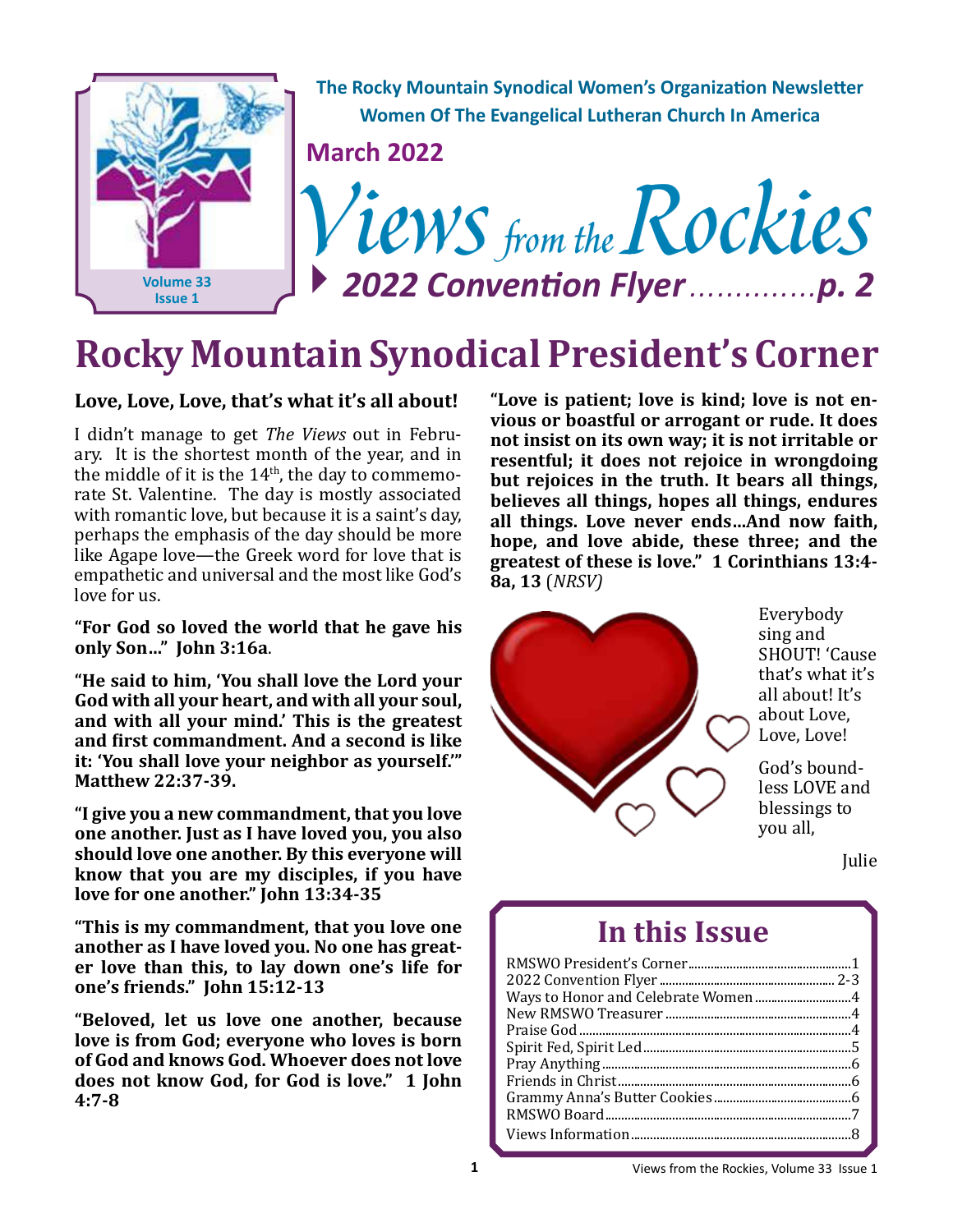# Spur one another on toward love and good deeds



# **RMSWO Convention** September 30- October 2, 2022 Immanuel Lutheran Church Greeley, Colorado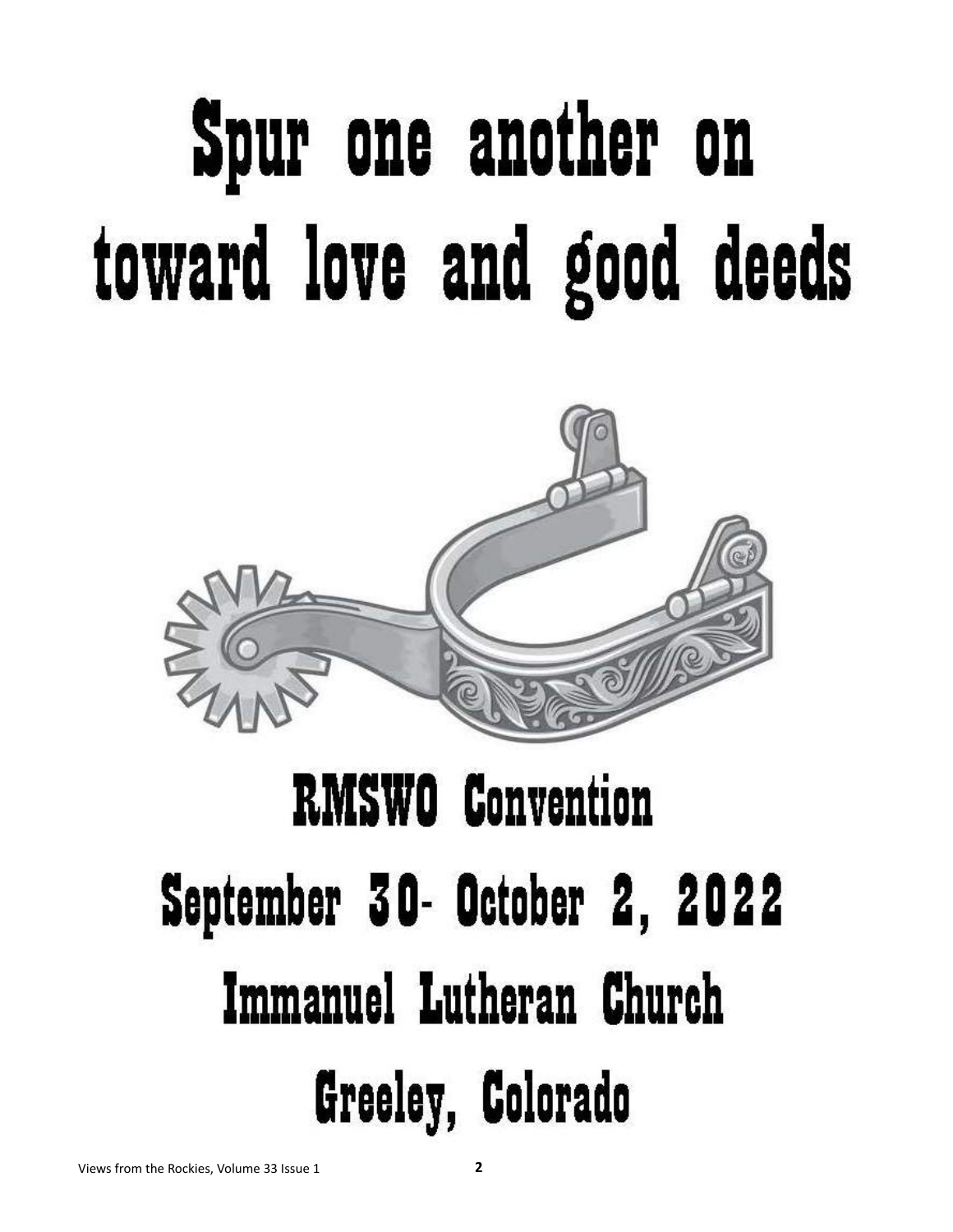# Theme verse - Hebrews  $10:24-25$

<sub>24</sub> And let us consider how we may spur one another on toward love and good deeds,

25 not giving up meeting together, as some are in the habit of doing, but encouraging one another – and all the more as you see the Day approaching.

What will the Fall 2022 Convention be like? The plan is to meet in person with the option for participation by Zoom.

- Participate in person as a voting member or as an attendee
- Or join us by Zoom, again either as a voting member or as an attendee

Our hope is to encourage a renewal of "...meeting together..." and gathering together, even though it still might be in a manner not quite how things used to be!

With so much of our church life changed these past years, we will also be asking all of you to think about what does it mean to be a woman of the ELCA now? What do we want to continue to make a priority and what decisions need to be made about doing some things differently in the future?

Your Rocky Mountain Synodical Women's Organization board is so thankful and grateful for all of you who have continued in whatever way to support the Women of the ELCA. You kept meeting for Bible study, for quilting, for mission and community projects. You continued to send in financial support which, in turn, enabled our RMSWO to send funds on to Churchwide Women of the ELCA. You participated in our first Zoom Convention! Pray with us and stay with us as we "...consider how we may spur one another on toward love and good deeds..."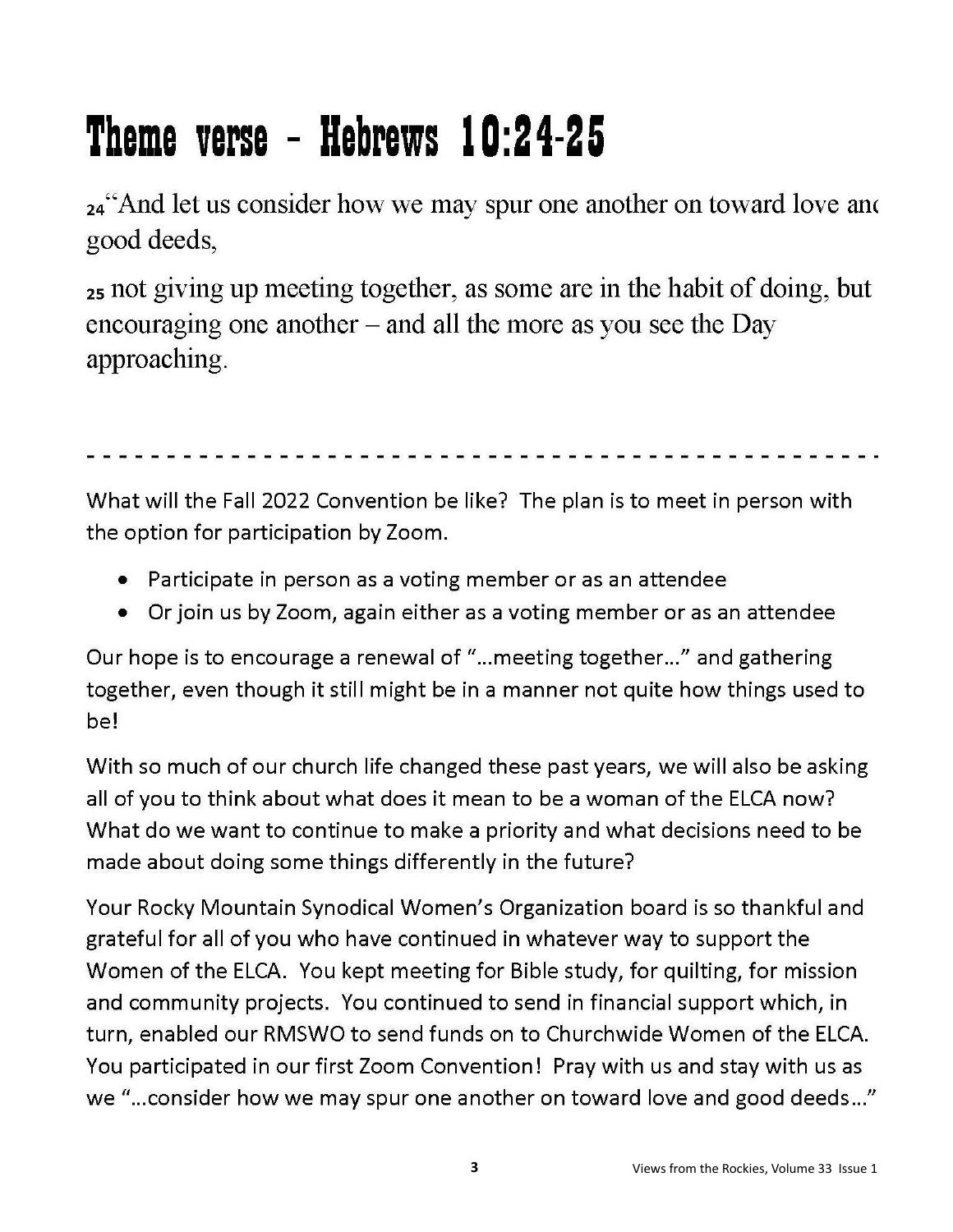### **Ways to honor and celebrate women**

### *by Elizabeth McBride* (*Daily Grace*-March 3, 2022 for the entire article)

**March is Women's History Month:** March has arrived, and it's time to honor and celebrate women! Women's History Month is a wonderful time to acknowledge the impact of women in your life and on the whole world. Here are some intentional ways to honor the women you love: past, present, and future.

**1. Write a letter to a woman who inspires you. . . .** 

**2. Make a list of 10 women in your life who have influenced you. . . .**

**3. Pray for a different woman each day this month. . . . .**

**4. Intentionally appreciate women in art. . . .**

**5. Pick up the phone and call a woman in your life you haven't talked to for awhile. . . .** 

#### **6. Support female businesses owners. . . .**

#### **7. Read the biblical books of Esther and Ruth. . . .**

March is a wonderful time to celebrate all women. Praise be to God for women throughout history. May our intentional acts of remembrance and celebration remind us of the creator at the center of all life!

*(Remember, resources for Bold Women's Day encourage celebration of women who have touched our lives. Usually, Bold Women's Day is celebrated the last Sunday of February but if you didn't hold a service, do so this month with a donation celebrating those special women and send these to the Women of the ELCA.)*

# **New RMSWO Treasurer**

As of February 1, Debra Haar is now the treasurer of the RMSWO. Please send in your offerings in



care of Debra Haar at Prince of Peace Lutheran Church, 4720 Galley Road, Colorado Springs, CO 80915. If you have questions, send Debra an email at: haardap@hotmail.com.

A special thank you to Jan Young for serving as RMSWO treasurer from February 1, 2018 until February 1, 2022.



### Praise God

for all those in the past and present who have dedicated their lives to liberating the oppressed. Let us pray for those living under the heavy weight of oppression. May we work toward a future where all are free. Amen.

Views from the Rockies, Volume 33 Issue 1 **4**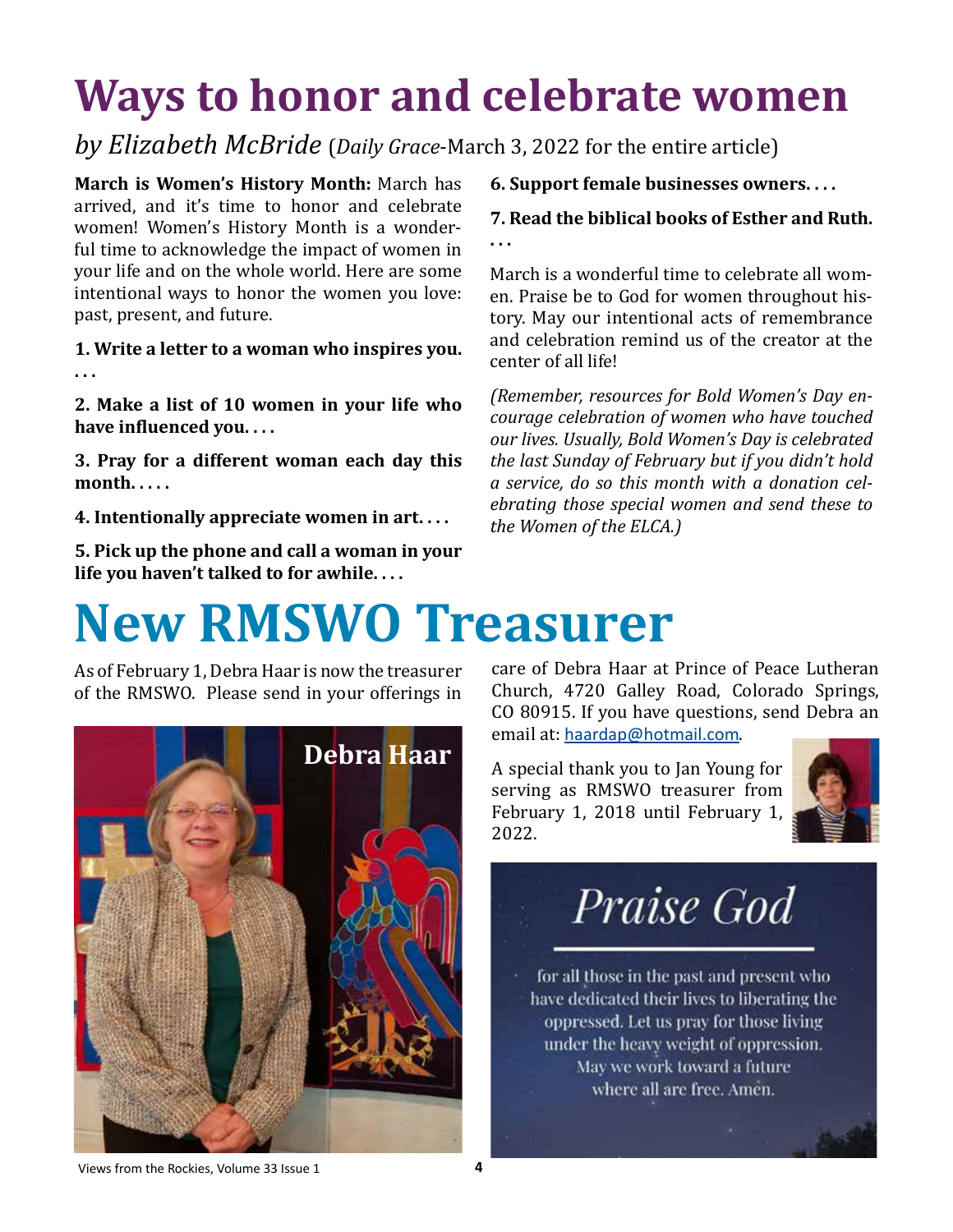### *For such a time as this*

### **SPIRIT FED, SPIRIT LED: A leadership event**

Churchwide Women of the ELCA hosted this leadership event February 17-19, which was held virtually. Officers and board members of SWO's were invited as well as others who are either in cluster/conference leadership positions or were simply interested in attending. Over 200 women from six different time zones participated!

The theme "for such a time as this" is from the Old Testament book of Esther and were the words spoken to Esther by her cousin Mordecai when he pleaded with her to find a way to save her people, the Hebrews. Rev. Heidi Neumark presented the Bible study on the book of Esther which tells the story of how an orphaned Hebrew girl grew up to become a queen of ancient Persia who saved her people from destruction even though her plan could have cost her life.

Camille Trott spoke about strategies to rebuild and reboot as we consider the ministry of the Women of the ELCA. In several breakout sessions, attendees discussed what we are doing in our own congregations, clusters and synodical organizations and bounced around ideas for the future. It was a wonderful opportunity to Zoom with so many women from across the ELCA and to hear of similar struggles and joys. Other speakers included Christine Mangale (ELCA/Lutheran World Federation), Joy Michalicek (Board president, Women of the ELCA) and Women of the ELCA staff members Valora Starr and Linda Post-Bushkofsky.

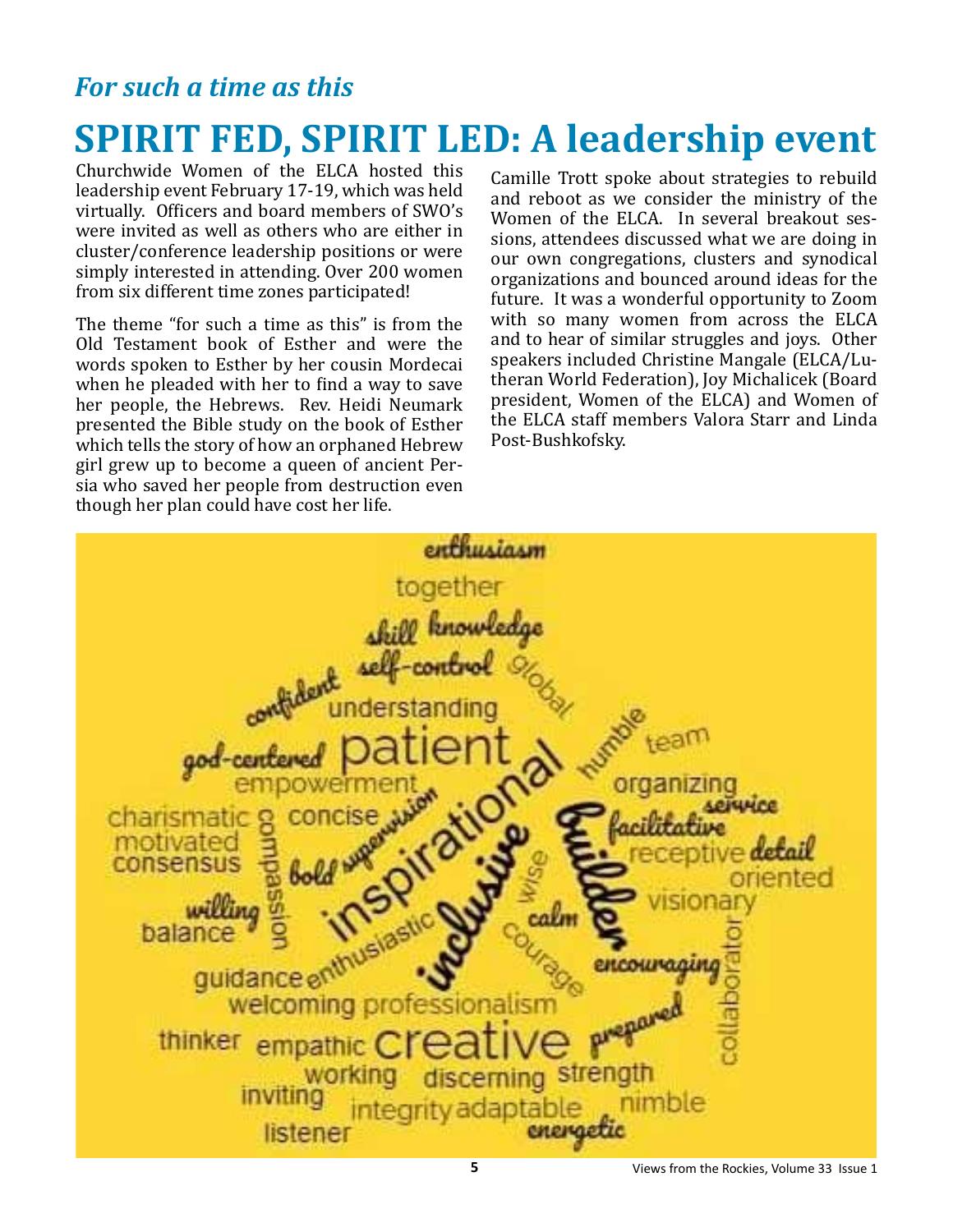## **Pray anything**

#### by *Daily Grace*

Prayer is much more than words. It is an expression of the heart toward God. It is an experience, a relationship, not an activity.

As a child of God, you are invited to come boldly before God's throne. "Since we have a great high priest who has gone through the heavens, Jesus the Son of God," Paul writes, "let us…then approach the throne of grace with confidence, so that we may receive mercy and find grace to help us in our time of need." (Hebrews 4:14, 16).

The death and resurrection of Jesus Christ makes it possible for each of us to have access to God. Have you utilized your boldness in prayer? Just say the word: Talk to God, tell God your joys and concerns, give God thanks and praise, confess your sins and your needs before God in prayer. It is both that simple and that difficult.

*This message is excerpted from "I Am She," a 2009 Women of the ELCA resource.*

## **Friends in Christ**

#### *by Daily Grace*

Jesus says that we are to love one another as he has loved us. Ok, but how, exactly, has he loved us? For starters, by welcoming, feeding, healing, forgiving, exhorting, challenging, reframing, remaining, and dying. And that is precisely what we are to do with our friends. Be Jesus to them.

The trouble is, Jesus redefines who our friends are. They are all people. Everyone. People we don't like. People who aren't like us. People at the borders. People at the margins. People who don't fit into boxes, and certainly not our boxes. Everyone is to be our friend. We are to be friends with everyone.

Even those people? Yup, even those people. In Christ, they, too, are our friends, because we are in Christ, and Christ has called us, all of us, his friends.

*This message is excerpted from "Not just friends" by Anna Madsen in March 2019 Gather magazine.* 

# **Recipe to share**

### *from the May/June 2001 issue of the Views:*

### **Grammy Anna's Butter Cookies**

2 Cups Butter

- 1 Cup Brown Sugar
- 2 tsp. Vanilla extract
- 4-5 Cups Flour

Roll in a tube shape and refrigerate. Slice and bake about 10 minutes at 375 degrees. Try it and enjoy the results. Recipe from Wendy Johnson of St. Paul Lutheran in Albuquerque. It was a cookie recipe from her grandmother, Anna Clarissa Larson, a life-long member of her home church, Trefoldighed Lutheran Church in Battle Lake, Minnesota.

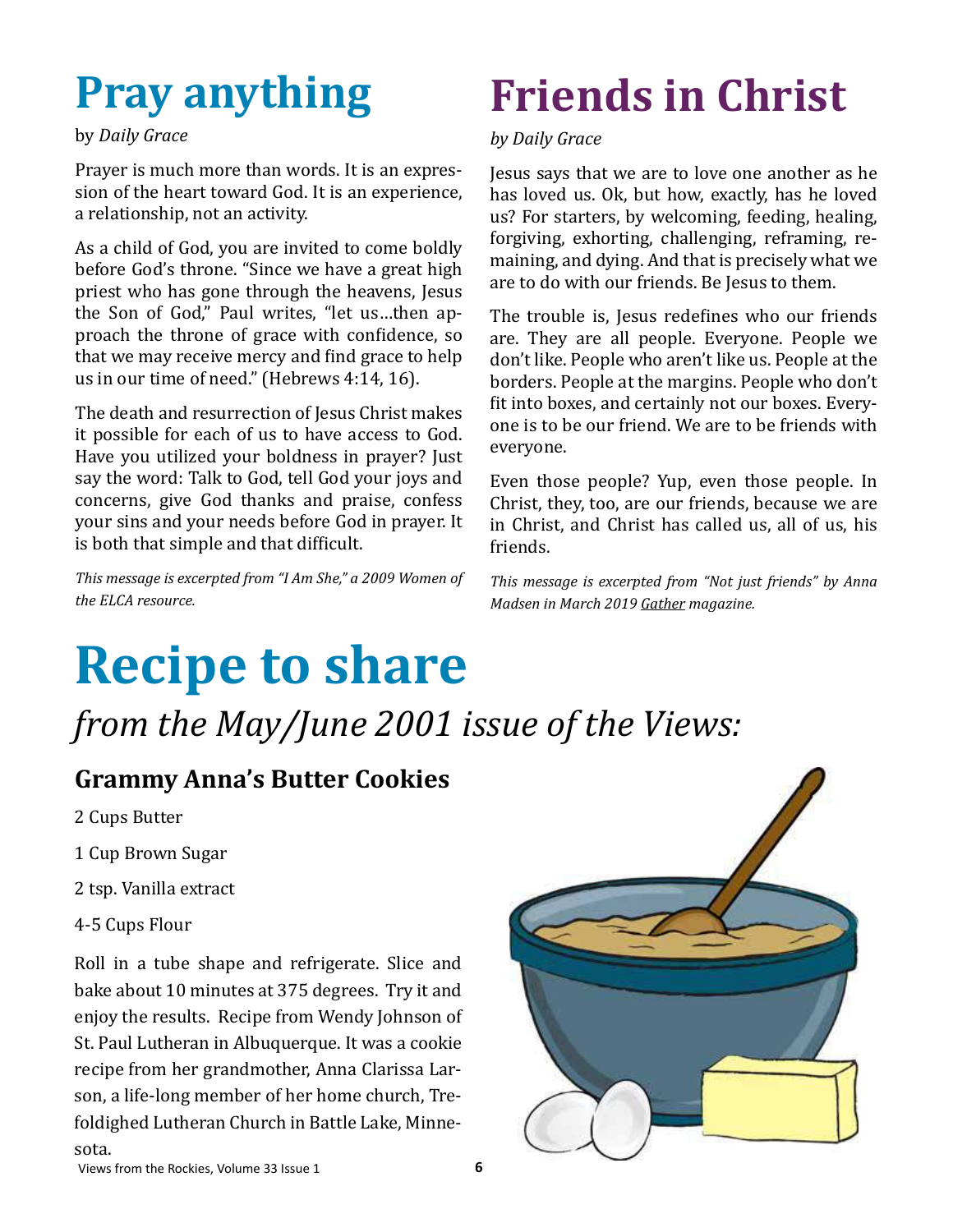### **Treasurer (effective 2-1-2022) 2020-2022 Rocky Mountain Synodical Women's Organization Board Members**



**President Julie Elmquist**  sjelmquist@msn.com Immanuel Lutheran, Greeley, CO



**Vice President Ruth Von Mosch sanvon@q.com** King of Kings, Pueblo, CO



**Secretary Sharon Hamilton** Sharonh0223@yahoo.com St. Paul Lutheran, Albuquerque, NM

**Views Newsletter Coordinator, Anna Thompson** Newsletter design/layout by Mary Lauck **anna498.at@gmail.com** St. Paul's, Cheyenne, WY





**Debra Haar** haardap@hotmail.com Prince of Peace Colorado Springs, CO

**Board Member Lila Moore** oggram@KCI.net Peace Lutheran, Sterling, CO



**Board Member Tammi Clawson** tbclawson58@msn.com Grace Lutheran, Colorado Springs, CO

# **Think Spring!**